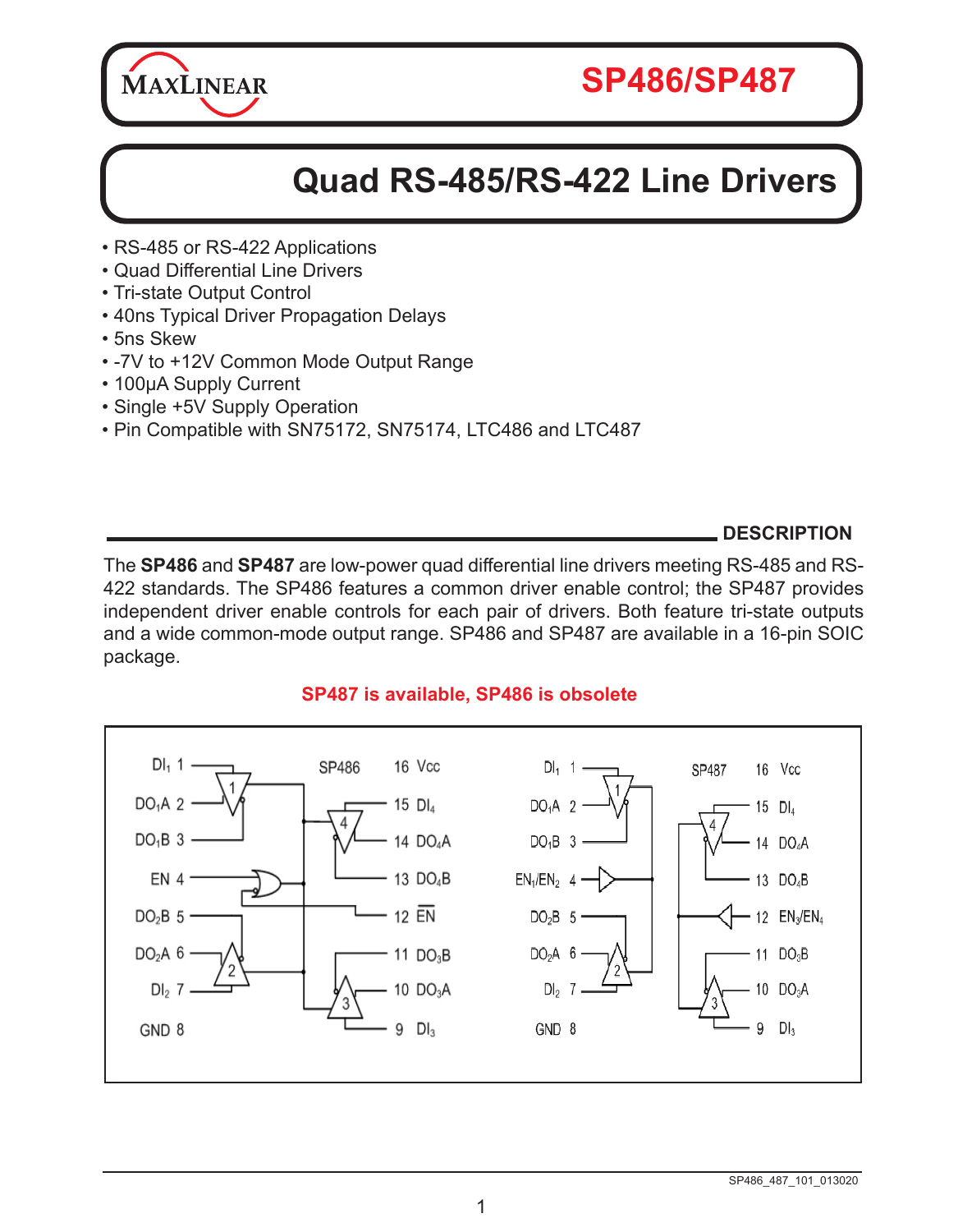### **ABSOLUTE MAXIMUM RATINGS**

These are stress ratings only and functional operation of the device at these ratings or any other above those indicated in the operation sections of the specifications below is not implied. Exposure to absolute maximum rating conditions for extended periods of time may affect reliability.

| Input Voltages               |
|------------------------------|
| Logic-0.5V to (Vcc + 0.5V)   |
| Drivers-0.5V to (Vcc + 0.5V) |
|                              |
| <b>Input Currents</b>        |
|                              |
|                              |
|                              |
| <b>Power Dissipation</b>     |
|                              |
| (derate 7mW/°C above +70°C)  |
|                              |
| (derate 7mW/°C above +70°C)  |

## $\overline{V_{\text{CC}}}=+5.0V$  +/-5%; typicals at 25°C;  $T_{\text{MIN}} \le T_{\text{MAX}}$  unless otherwise noted.<br> $\overline{V_{\text{CC}}}$  = +5.0V +/-5%; typicals at 25°C;  $T_{\text{MIN}} \le T_{\text{MAX}}$  unless otherwise noted.

| <b>PARAMETERS</b>                                                           | MIN. | TYP.           | MAX.     | <b>UNITS</b>   | <b>CONDITIONS</b>                                                                             |
|-----------------------------------------------------------------------------|------|----------------|----------|----------------|-----------------------------------------------------------------------------------------------|
| <b>DC CHARACTERISTICS</b>                                                   |      |                |          |                |                                                                                               |
| <b>DIGITAL INPUTS</b>                                                       |      |                |          |                | DI, EN, $\overline{EN}$ , EN <sub>1</sub> /EN <sub>2</sub> , EN <sub>3</sub> /EN <sub>4</sub> |
| Voltage V <sub>IL</sub>                                                     |      |                | 0.8      | Volts          |                                                                                               |
| Voltage V <sub>IH</sub>                                                     | 2.0  |                |          | Volts          |                                                                                               |
| Input Current                                                               |      |                | $+/-2$   | μA             | $V_{IN}$ = 0V to $V_{CC}$                                                                     |
| <b>DRIVER OUTPUTS</b>                                                       |      |                |          |                |                                                                                               |
| <b>Differential Voltage</b>                                                 |      |                | 5        | Volts          | $I_0 = 0$ ; unloaded                                                                          |
| <b>Differential Voltage</b>                                                 | 2    |                |          | Volts          | $R_{1}$ = 50 $\Omega$ (RS-422); Figure 1                                                      |
| <b>Differential Voltage</b>                                                 | 1.5  | $\overline{2}$ | 5        | Volts          | $R1 = 27Ω (RS-485);$ Figure 1                                                                 |
| Change in Output Magnitude<br>for Complementary Output<br>state             |      |                | 0.2      | <b>Volts</b>   | $R_i = 27\Omega$ or 50 $\Omega$ ; Figure 1                                                    |
| Common Mode Output Voltage                                                  |      | 2.3            | 3        | Volts          | $R_i = 27\Omega$ or 50 $\Omega$ ; Figure 1                                                    |
| Change in Common Mode<br>Output Magnitude for<br>Complementary Output state |      |                | 0.2      | Volts          | $R_i = 27\Omega$ or 50 $\Omega$ ; Figure 1                                                    |
| Driver Short Circuit Current V <sub>OH</sub>                                |      |                | $+/-250$ | mA             | -7V $\leq$ V <sub>o</sub> $\leq$ +10V                                                         |
| Driver Short Circuit Current V <sub>ol</sub>                                |      |                | $+/-250$ | m <sub>A</sub> | -7V $\leq$ V <sub>o</sub> $\leq$ +10V                                                         |
| High Impedance Output<br>Current                                            |      | $+/-2$         | $+/-200$ | μA             | $V_0$ = -7V to +10V                                                                           |
| <b>POWER REQUIREMENTS</b>                                                   |      |                |          |                |                                                                                               |
| Supply Voltage                                                              | 4.75 |                | 5.25     | Volts          |                                                                                               |
| Supply Current                                                              |      | 0.5            | 10       | μA             | No load, output enabled                                                                       |
| <b>Supply Current</b>                                                       |      | 0.1            | 10       | μA             | No load, output disabled                                                                      |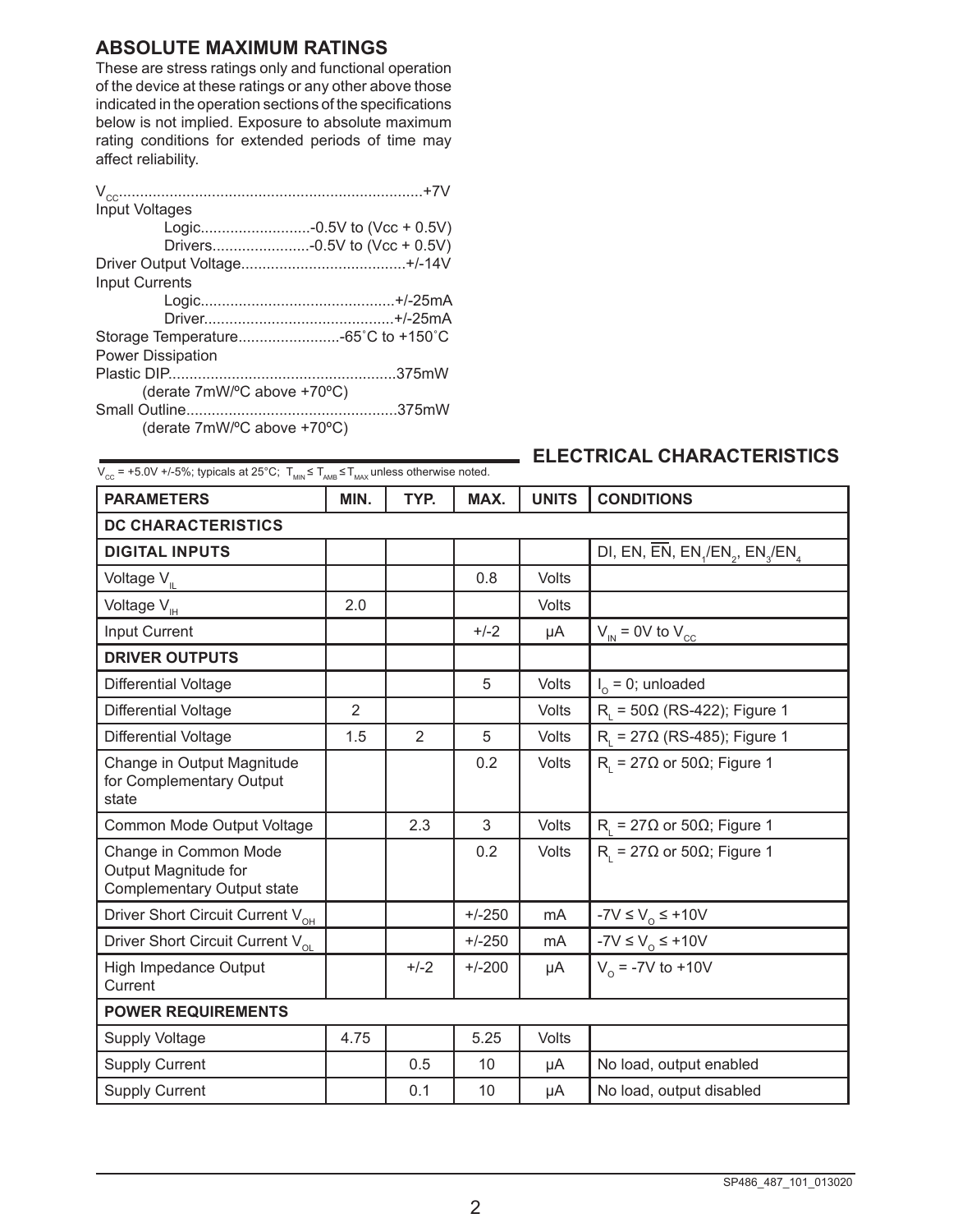$\rm V_{\rm cc}$  = +5.0V +/-5%; typicals at 25°C;  $\rm T_{\rm MMS}$  ≤  $\rm T_{\rm MMS}$  unless otherwise noted.  $\rm T_{\rm C}$ 

| <b>PARAMETERS</b>                   | MIN.     | TYP.        | MAX.   | <b>UNITS</b> | <b>CONDITIONS</b>                                                     |  |
|-------------------------------------|----------|-------------|--------|--------------|-----------------------------------------------------------------------|--|
| <b>ENVIRONMENTAL AND MECHANICAL</b> |          |             |        |              |                                                                       |  |
| Operating Temperature, _C           | $\Omega$ |             | $+70$  | $^{\circ}C$  |                                                                       |  |
| Operating Temperature, E            | $-40$    |             | $+85$  | $^{\circ}C$  |                                                                       |  |
| Storage Temperature                 | $-65$    |             | $+150$ | $^{\circ}C$  |                                                                       |  |
| Package - T                         |          | 16-pin SOIC |        |              |                                                                       |  |
| <b>AC CHARACTERISTICS</b>           |          |             |        |              |                                                                       |  |
| Maximum Data Rate                   | 10       |             |        | Mbps         |                                                                       |  |
| Propagation Delay, t <sub>PLH</sub> | 20       | 40          | 60     | ns           | $R_{\text{DIFF}}$ = 54 ohms, $C_{11}$ = $C_{12}$ = 100pF;<br>Figure 2 |  |
| Propagation Delay, t <sub>PHI</sub> | 20       | 40          | 60     | ns           | $R_{\text{DIFF}}$ = 54 ohms, $C_{11}$ = $C_{12}$ = 100pF;<br>Figure 2 |  |
| Differential Driver Skew            |          | 5           | 15     | ns           | $R_{\text{DIFF}}$ = 54 ohms, $C_{11}$ = $C_{12}$ = 100pF;<br>Figure 2 |  |
| Driver Rise Time $(t_{R})$          |          | 20          |        | ns           | 10% to 90%                                                            |  |
| Driver Fall Time (t <sub>r</sub> )  |          | 20          |        | ns           | 90% to 10%                                                            |  |
| Driver Enable to output High        |          | 60          | 110    | ns           | $C1$ = 100pF, Figures 3 and 5<br>(S2 closed)                          |  |
| Driver Enable to output Low         |          | 60          | 115    | ns           | $C1$ = 100pF, Figures 3 and 5<br>(S1 closed)                          |  |
| Driver Disable from output High     |          | 60          | 130    | ns           | $C1$ = 15pF, Figures 3 and 5<br>(S2 closed)                           |  |
| Driver Disable from output Low      |          | 60          | 130    | ns           | $C_i = 15pF$ , Figures 3 and 5<br>(S1 closed)                         |  |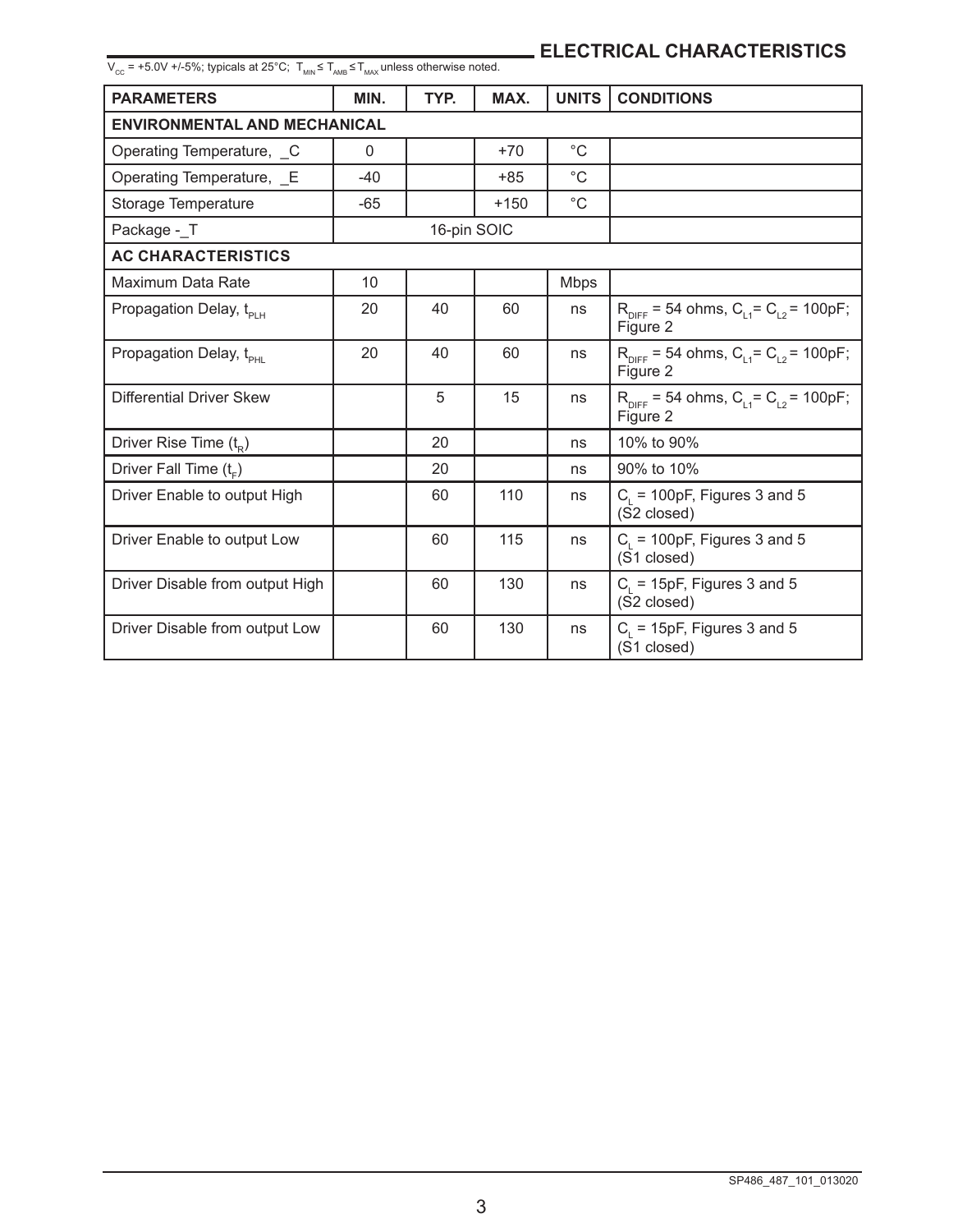

### **Pin Function SP486**

Pin 1 - DI<sub>1</sub> - Driver 1 Input - If driver 1 output is enabled, a logic 0 on DI $_{\textrm{\tiny{1}}}$  forces driver output DO $_{\textrm{\tiny{1}}}$ A low and DO $_{\textrm{\tiny{1}}}$ B high. A logic 1 on DI $_{\textrm{\tiny{1}}}$  with driver 1 output enabled forces driver DO<sub>1</sub>A high and DO<sub>1</sub>B low.

Pin 2 - DO<sub>1</sub>A - Driver 1 output A.

Pin 3 - DO<sub>1</sub>B - Driver 1 output B.

Pin 4 - EN - Driver Output Enable; Please refer to SP486 truth table (1).

Pin 5 - DO $_{\rm 2}$ B - Driver 2 output B.

Pin 6 - DO $_{\textrm{\tiny{2}}}$ A - Driver 2 output A.

Pin 7 - DI $_2$  - Driver 2 Input - If driver 2 output is enabled, a logic 0 on DI $_{\textrm{\tiny{2}}}$  forces driver output DO $_{\textrm{\tiny{2}}}$ A low and DO $_2$ B high. A logic 1 on DI $_2$  with driver 2 output enabled forces driver DO $_2^{}$ A high and DO $_2^{}$ B low.

Pin 8 - GND - Ground.

Pin 9 - DI $_3$  - Driver 3 Input - If driver 3 output is enabled, a logic 0 on DI $_{\textrm{\tiny{1}}}$  forces driver output DO $_{\textrm{\tiny{3}}}$ A low and DO $_{\scriptscriptstyle{3}}$ B high. A logic 1 on DI $_{\scriptscriptstyle{3}}$  with driver 3 output enabled forces driver DO $_{3}$ A high and DO $_{3}$ B low.

Pin 10 - DO $_3$ A - Driver 3 output A.

Pin 11 - DO $_{3}$ B - Driver 3 output B.

Pin 12 - EN - Driver Output Disable; Please refer to SP486 truth table (1).

Pin 13 - DO $_{4}$ B - Driver 4 output B.

Pin 14 - DO $_{4}$ A - Driver 4 output A.

Pin 15 - DI $_4$  - Driver 4 Input - If driver 4 output is enabled, a logic 0 on DI $_4$  forces driver output DO $_4$ A low and DO $_{\rm 4}$ B high. A logic 1 on DI $_{\rm 4}$  with driver 4 output enabled forces driver DO $_{\scriptscriptstyle 4}$ A high and DO $_{\scriptscriptstyle 4}$ B low.

Pin 16 - Supply Voltage - +4.75V ≤ Vcc ≤ +5.25V.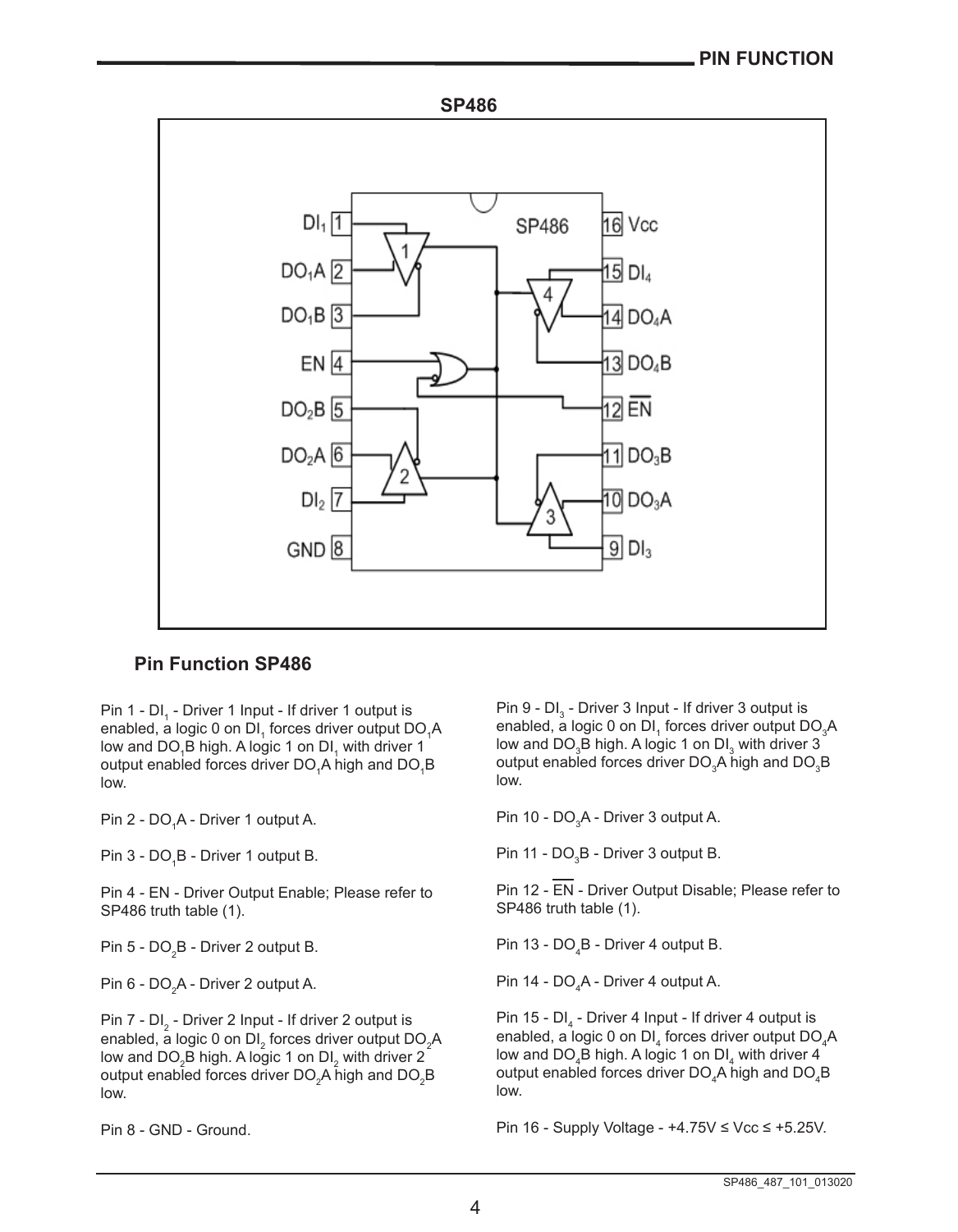**SP487**



### **Pin Function SP487**

Pin 1 - DI<sub>1</sub> - Driver 1 Input - If driver 1 output is enabled, a logic 0 on DI $_{\textrm{\tiny{1}}}$  forces driver output DO $_{\textrm{\tiny{1}}}$ A low and DO<sub>1</sub>B high. A logic 1 on DI<sub>1</sub> with driver 1 output enabled forces driver DO<sub>1</sub>A high and DO<sub>1</sub>B low.

Pin 2 - DO<sub>1</sub>A - Driver 1 output A.

Pin 3 - DO<sub>1</sub>B - Driver 1 output B.

Pin 4 -  $\mathsf{EN}_1/\mathsf{EN}_2$  - Driver 1 and 2 Output Enable; Please refer to SP487 truth table (2).

Pin 5 - DO $_{\textrm{\tiny{2}}}$ B - Driver 2 output B.

Pin 6 - DO $_{2}$ A - Driver 2 output A.

Pin 7 - DI<sub>2</sub> - Driver 2 Input - If driver 2 output is enabled, a logic 0 on DI $_{\textrm{\tiny{2}}}$  forces driver output DO $_{\textrm{\tiny{2}}}$ A low and DO $_2$ B high. A logic 1 on DI $_2$  with driver 2 output enabled forces driver DO $_2$ A high and DO $_2$ B low.

Pin 8 - GND - Ground.

Pin 9 - DI $_3$  - Driver 3 Input - If driver 3 output is enabled, a logic 0 on DI $_{\textrm{\tiny{1}}}$  forces driver output DO $_{\textrm{\tiny{3}}}$ A low and DO $_{\tiny 3}$ B high. A logic 1 on DI $_{\tiny 3}$  with driver 3 output enabled forces driver DO $_{3}$ A high and DO $_{3}$ B low.

Pin 10 - DO $_{3}$ A - Driver 3 output A.

Pin 11 - DO $_{3}$ B - Driver 3 output B.

Pin 12 -  $\mathsf{EN}_3/\mathsf{EN}_4$  - Driver 3 and 4 Output Enable; Please refer to SP487 truth table (2)..

Pin 13 - DO $_4$ B - Driver 4 output B.

Pin 14 - DO $_{4}$ A - Driver 4 output A.

Pin 15 - DI<sub>4</sub> - Driver 4 Input - If driver 4 output is enabled, a logic 0 on DI $_4$  forces driver output DO $_4$ A low and DO $_{4}$ B high. A logic 1 on DI $_{4}$  with driver 4 output enabled forces driver DO $_{\scriptscriptstyle 4}$ A high and DO $_{\scriptscriptstyle 4}$ B low.

Pin 16 - Supply Voltage - +4.75V ≤ Vcc ≤ +5.25V.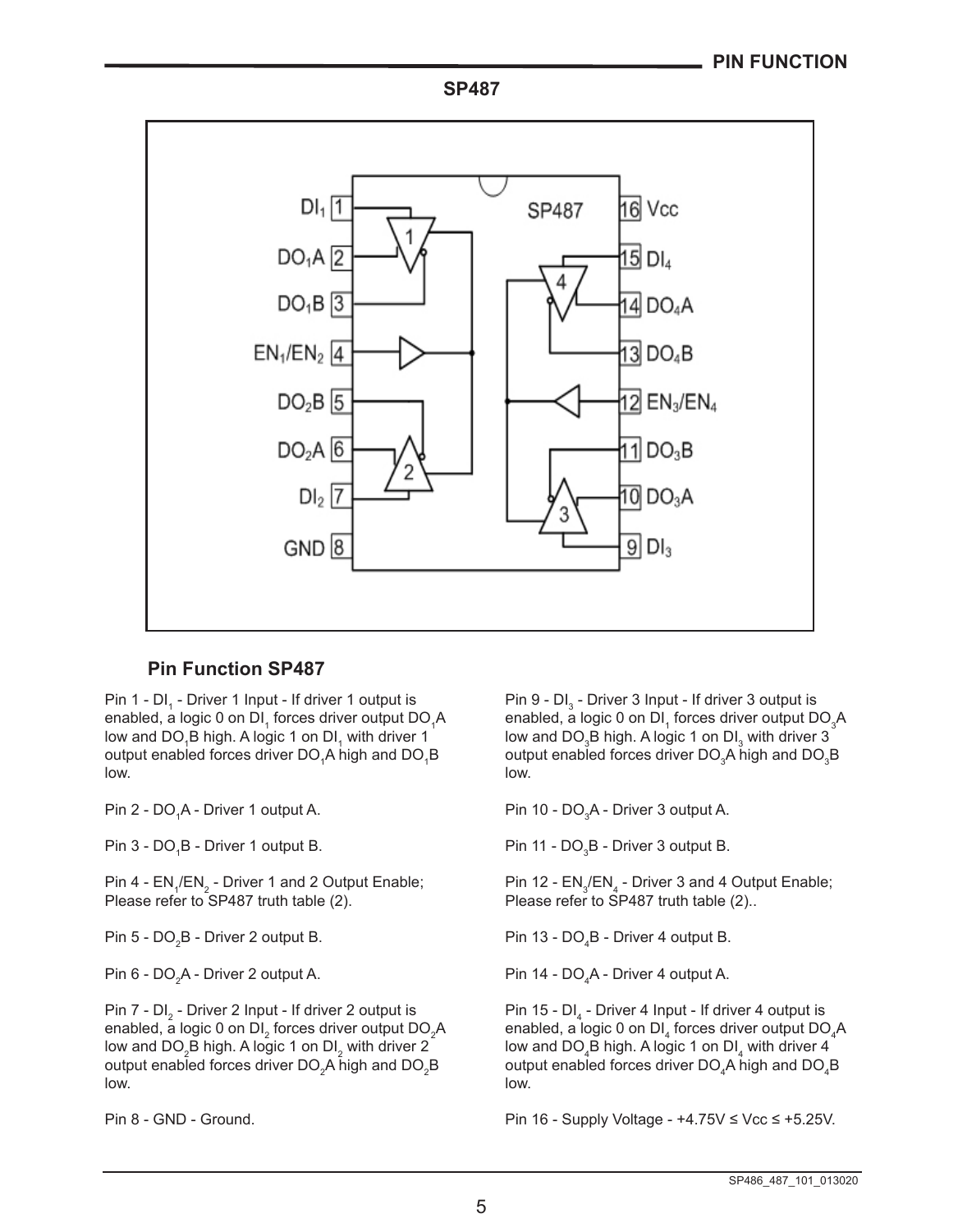

Figure 1. Driver DC Test Load



Figure 3. Driver Timing Test Load



Figure 4. Driver Propagation Delays



Figure 5. Driver Enable/Disable Timing



Figure 2. Driver Timing Test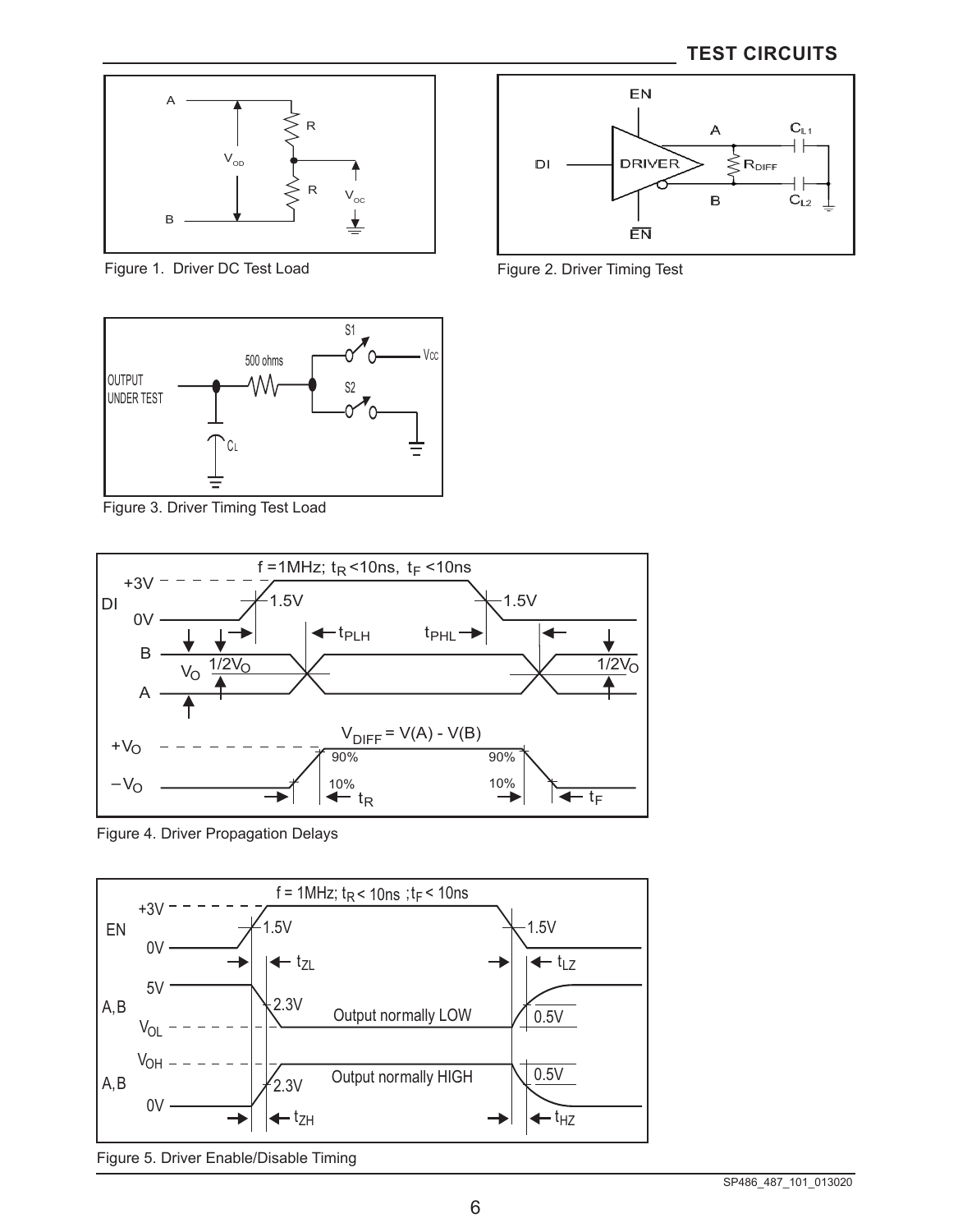The **SP486** and **SP487** are low power quad differential line drivers meeting RS-485 and RS-422 standards. The SP486 features active high and active low common driver enable controls; the SP487 provides independent, active high driver enable controls for each pair of drivers. The driver outputs are short-circuit limited to 200mA. Data rates up to 10Mbps are supported. The SP486 and SP487 are available in a 16-pin SOIC package.

| <b>INPUT</b> |           | <b>ENABLES</b> |             | <b>OUTPUTS</b> |
|--------------|-----------|----------------|-------------|----------------|
| DI           | <b>EN</b> | <b>EN</b>      | <b>OUTA</b> | <b>OUTB</b>    |
| н            | н         | x              | Н           |                |
|              | Н         |                |             |                |
|              | x         |                | Н           |                |
|              | x         |                |             |                |
|              |           |                | $Hi-Z$      | Hi-Z           |

Table 1. SP486 Truth Table

| <b>INPUT</b> | <b>ENABLES</b>     | <b>OUTPUTS</b> |             |
|--------------|--------------------|----------------|-------------|
| DI           | EN,/EN, or EN,/EN, | <b>OUTA</b>    | <b>OUTB</b> |
|              |                    |                |             |
|              |                    |                |             |
|              |                    | $Hi-Z$         | $Hi-Z$      |

Table 2. SP487 Truth Table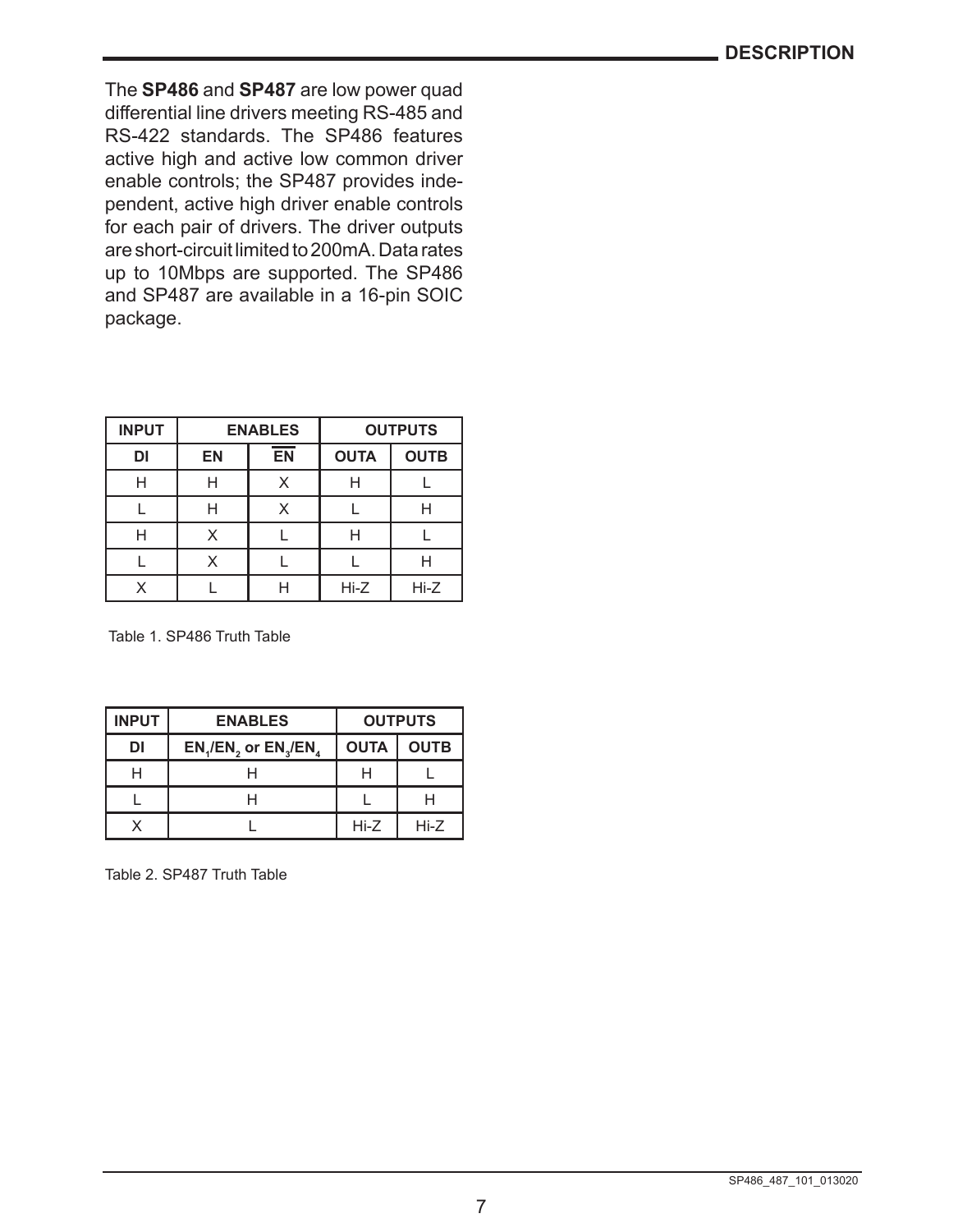